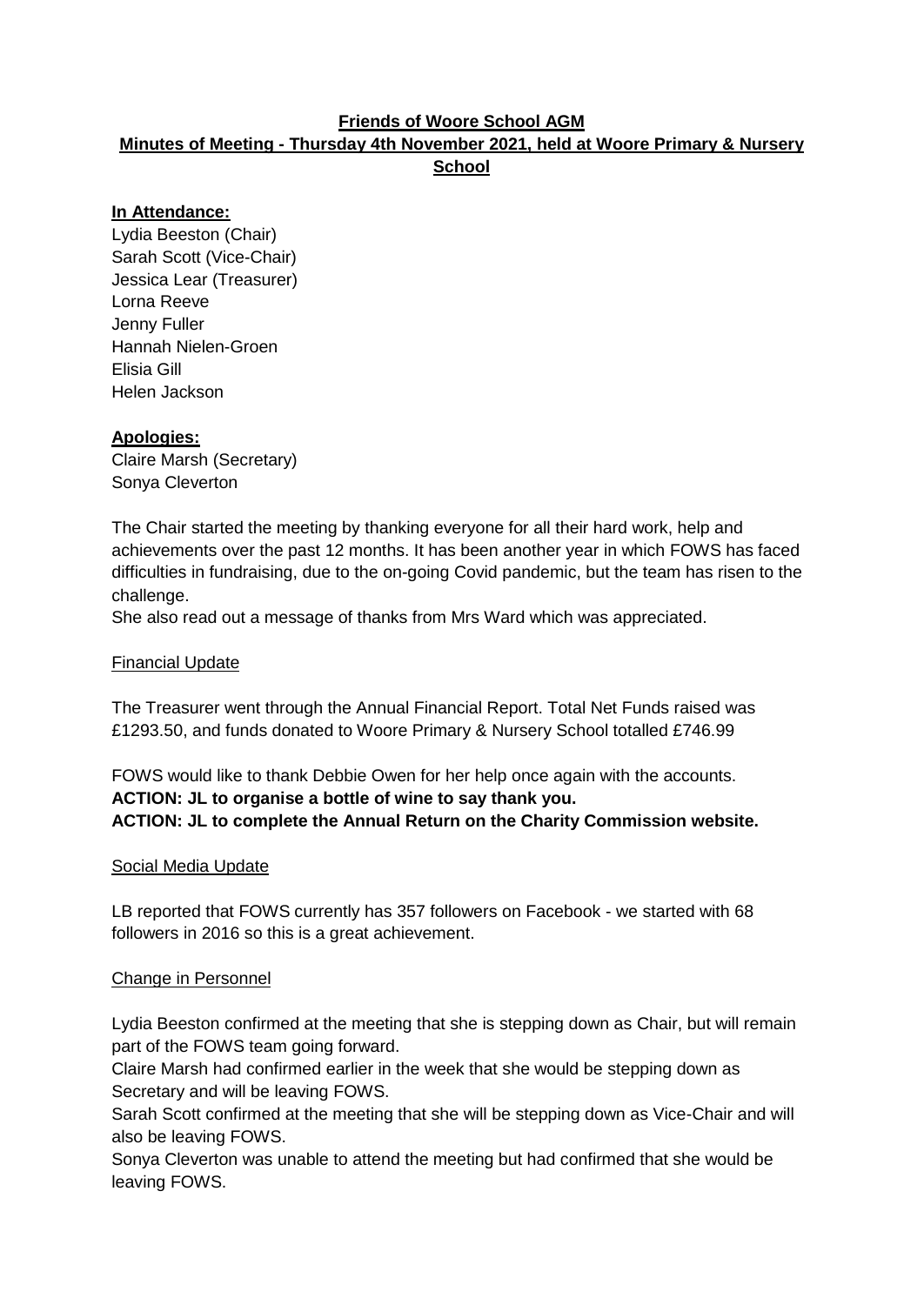There are three vacant positions on the FOWS committee to be filled - Chair, Vice-Chair and Secretary.

JL confirmed that she was still happy to continue as Treasurer - this was agreed by the committee.

Helen Jackson put herself forward as the Acting Chair for the short term. This was seconded by Jessica Lear and agreed by the committee. It was agreed that HJ will be Acting Chair until 31st March 2022.

Jenny Fuller put herself forward as Vice-Chair; seconded by Lydia Beeston and agreed by the committee.

Lorna Reeve put herself forward as Secretary; seconded by Helen Jackson and agreed by the committee.

**ACTION: LB to inform Mrs Ward of the changes to personnel, including the temporary nature of the Chair appointment, and of the pressing need to recruit more parents to FOWS and gain a permanent Chair.**

## AOB

JL confirmed that we had made £32 from the Halloween raffle, and £155 from the sale of Halloween costumes at school. The Falcon has bought the remaining costumes from FOWS - as yet we have not received the payment.

**ACTION: HJ to thank Mucklestone School for their kind donation of Halloween costumes.**

**ACTION: - LB to follow up with Hayley at THe Falcon re; payment.**

Date for the Christmas present wrapping/FOWS get together was agreed as Tuesday 7th December. Claire has kindly agreed to still host.

It was discussed and agreed that FOWS would once again fund books for the children at Christmas.

#### **ACTION: JL to contact the school for numbers. ACTION: JL to order books.**

Amazon Smile - HJ raised that this needs to be pushed more amongst parents and the community.

**ACTION: HJ to organise an advert in the Parish newsletter.**

HJ mentioned that St Leonards Church has asked if FOWS will sponsor a tree for their Christmas display. After discussion it was agreed that we would. **ACTION: HJ and EG to coordinate.**

Keele Christmas Tree Farm - it was agreed that we will use the scheme that was used last year to raise money for the school.

**ACTION: LB will speak to Keele Christmas Tree Farm and school.**